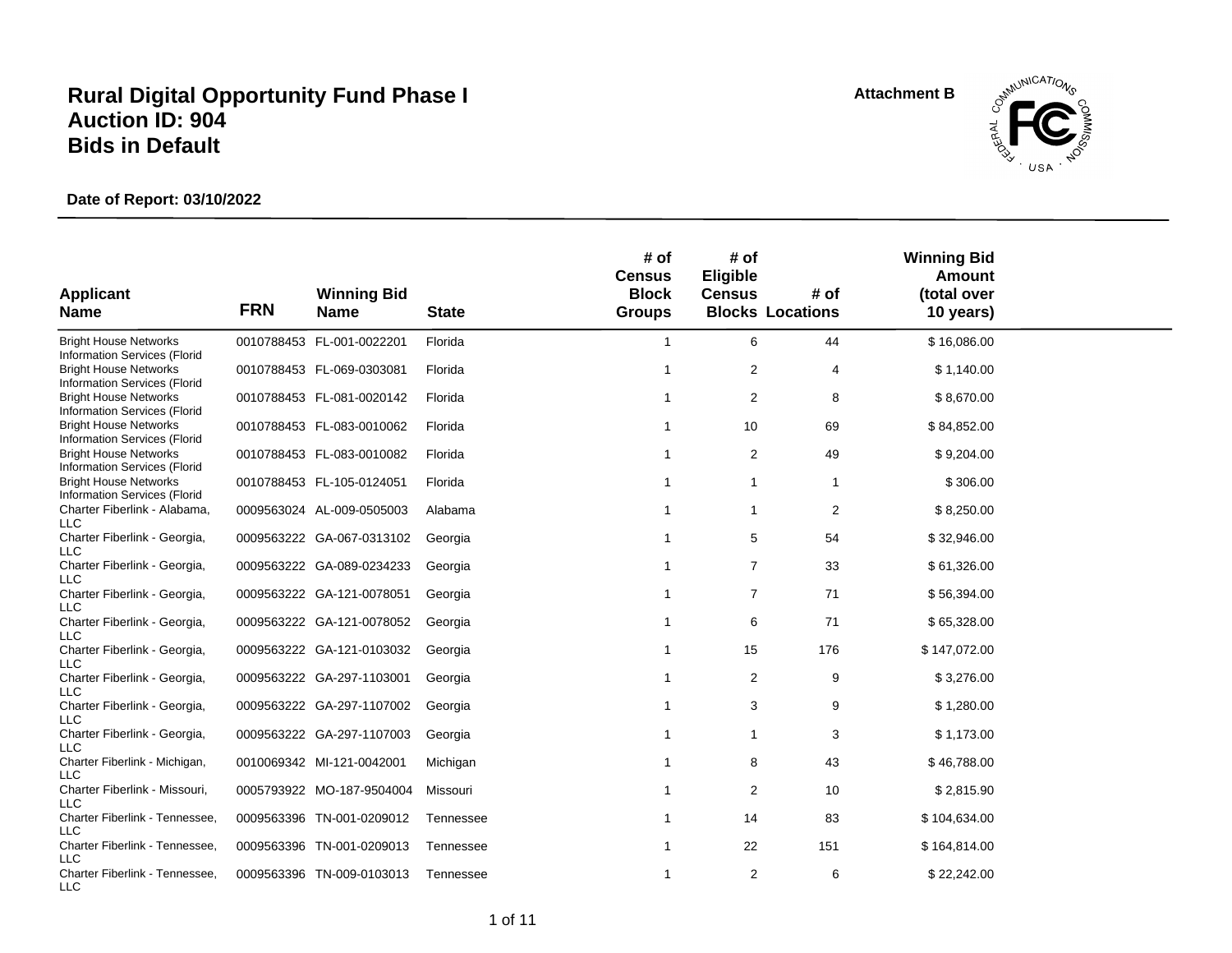**Attachment B**



| <b>Applicant</b>                             |            | <b>Winning Bid</b>        |              | # of<br><b>Census</b><br><b>Block</b> | # of<br>Eligible<br><b>Census</b> | # of                    | <b>Winning Bid</b><br><b>Amount</b><br>(total over |  |
|----------------------------------------------|------------|---------------------------|--------------|---------------------------------------|-----------------------------------|-------------------------|----------------------------------------------------|--|
| <b>Name</b>                                  | <b>FRN</b> | <b>Name</b>               | <b>State</b> | <b>Groups</b>                         |                                   | <b>Blocks Locations</b> | 10 years)                                          |  |
| Charter Fiberlink - Tennessee,<br><b>LLC</b> |            | 0009563396 TN-009-0114011 | Tennessee    | $\mathbf{1}$                          | 12                                | 53                      | \$60,864.00                                        |  |
| Charter Fiberlink - Tennessee,<br>LLC        |            | 0009563396 TN-043-0605013 | Tennessee    | 1                                     | $\overline{c}$                    | 16                      | \$2,226.00                                         |  |
| Charter Fiberlink - Tennessee,<br>LLC        |            | 0009563396 TN-173-0402021 | Tennessee    | 1                                     | 19                                | 117                     | \$140,016.00                                       |  |
| Charter Fiberlink - Tennessee,<br>LLC        |            | 0009563396 TN-173-0402022 | Tennessee    | 1                                     | 6                                 | 27                      | \$37,368.00                                        |  |
| Charter Fiberlink - Tennessee,<br>LLC        |            | 0009563396 TN-173-0402024 | Tennessee    | 1                                     | 10                                | 74                      | \$83,424.00                                        |  |
| Charter Fiberlink CCO, LLC                   |            | 0009958109 WI-001-9505011 | Wisconsin    | 1                                     | 37                                | 340                     | \$376,146.00                                       |  |
| Charter Fiberlink CCO, LLC                   |            | 0009958109 WI-017-0104002 | Wisconsin    | 1                                     | 1                                 | 4                       | \$19,632.00                                        |  |
| Charter Fiberlink CCO, LLC                   |            | 0009958109 WI-025-0105011 | Wisconsin    | -1                                    | 2                                 | $\overline{7}$          | \$9,163.20                                         |  |
| Charter Fiberlink CCO, LLC                   |            | 0009958109 WI-033-9707002 | Wisconsin    | -1                                    | 6                                 | 71                      | \$35,004.00                                        |  |
| Charter Fiberlink CCO, LLC                   |            | 0009958109 WI-035-0016001 | Wisconsin    | 1                                     | 12                                | 114                     | \$138,987.00                                       |  |
| Charter Fiberlink CCO, LLC                   |            | 0009958109 WI-051-1801003 | Wisconsin    | 1                                     | 1                                 | 2                       | \$8,664.60                                         |  |
| Charter Fiberlink CCO, LLC                   |            | 0009958109 WI-057-1006002 | Wisconsin    | 1                                     | 3                                 | 26                      | \$33,278.00                                        |  |
| Charter Fiberlink CCO, LLC                   |            | 0009958109 WI-105-0032003 | Wisconsin    |                                       | $\overline{7}$                    | 13                      | \$30,897.00                                        |  |
| Charter Fiberlink CCO, LLC                   |            | 0009958109 WI-105-0033001 | Wisconsin    |                                       | 10                                | 29                      | \$70,824.00                                        |  |
| Charter Fiberlink CCO, LLC                   |            | 0009958109 WI-111-0009002 | Wisconsin    |                                       | 33                                | 212                     | \$406,635.00                                       |  |
| Charter Fiberlink CCO, LLC                   |            | 0009958109 WI-127-0006001 | Wisconsin    |                                       | 18                                | 121                     | \$144,506.00                                       |  |
| Charter Fiberlink CCO, LLC                   |            | 0009958109 WI-127-0006002 | Wisconsin    | 1                                     | 19                                | 95                      | \$64,258.00                                        |  |
| Charter Fiberlink CCO, LLC                   |            | 0009958109 WI-127-0006003 | Wisconsin    | 1                                     | 11                                | 42                      | \$73,390.00                                        |  |
| Charter Fiberlink CCO, LLC                   |            | 0009958109 WI-127-0006004 | Wisconsin    | 1                                     | 12                                | 61                      | \$40,994.00                                        |  |
| Charter Fiberlink CCO, LLC                   |            | 0009958109 WI-131-4501052 | Wisconsin    | 1                                     | 1                                 | 3                       | \$4,410.00                                         |  |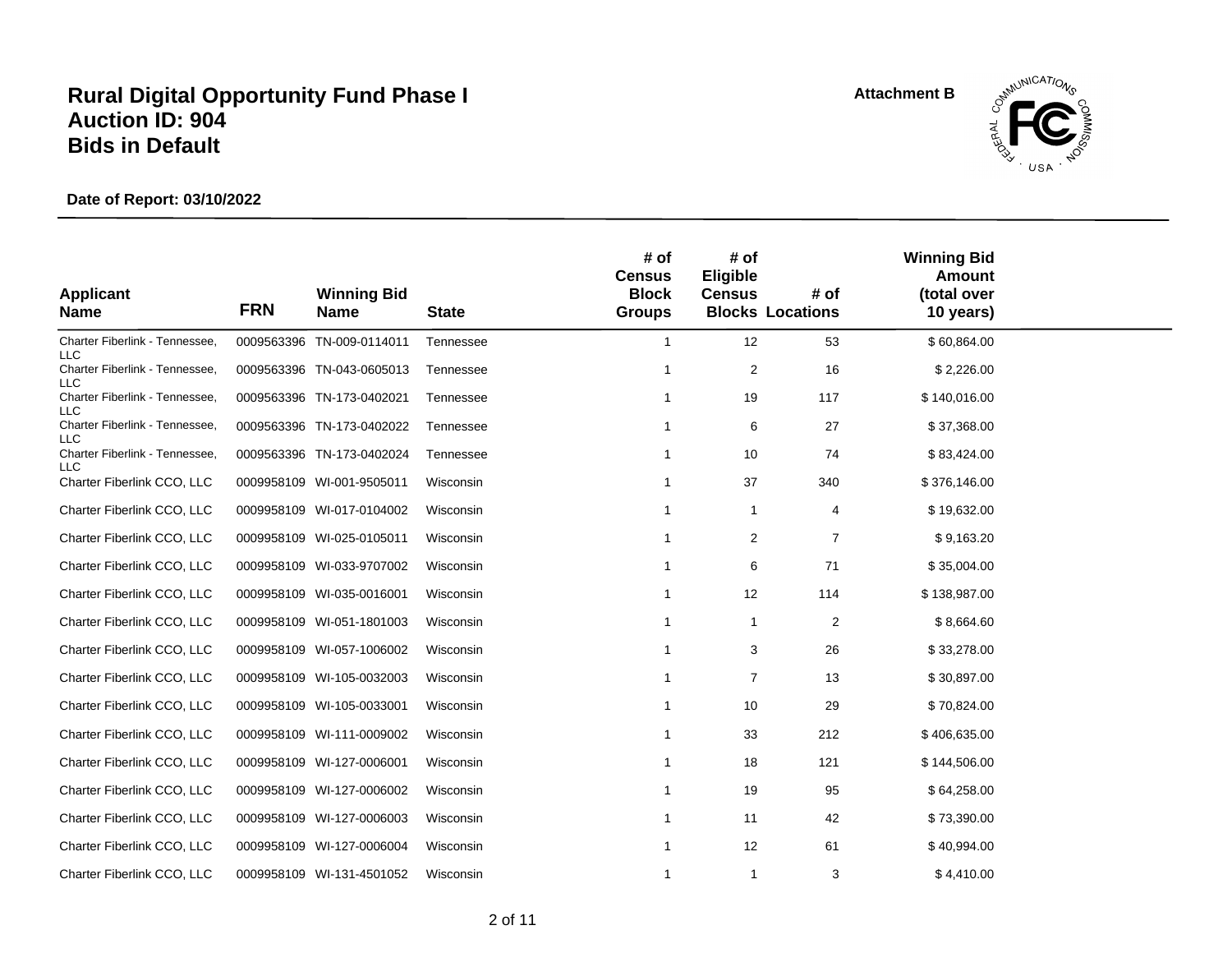**Attachment B**



| <b>Applicant</b><br><b>Name</b>                          | <b>FRN</b> | <b>Winning Bid</b><br><b>Name</b> | <b>State</b> | # of<br><b>Census</b><br><b>Block</b><br><b>Groups</b> | # of<br>Eligible<br><b>Census</b> | # of<br><b>Blocks Locations</b> | <b>Winning Bid</b><br><b>Amount</b><br>(total over<br>10 years) |  |
|----------------------------------------------------------|------------|-----------------------------------|--------------|--------------------------------------------------------|-----------------------------------|---------------------------------|-----------------------------------------------------------------|--|
| Charter Fiberlink CCO, LLC                               |            | 0009958109 WI-141-0117004         | Wisconsin    | $\mathbf{1}$                                           | $\mathbf{1}$                      | 4                               | \$16,194.00                                                     |  |
| Charter Fiberlink VT-CCO, LLC 0009957960 VT-023-9547001  |            |                                   | Vermont      | 1                                                      | 3                                 | 8                               | \$8,574.00                                                      |  |
| <b>Gtek Computers &amp; Wireless</b><br>L.L.C.           |            | 0016715682 TX-007-9501001         | Texas        | 1                                                      | 4                                 | 22                              | \$5,255.20                                                      |  |
| <b>Gtek Computers &amp; Wireless</b><br>L.L.C.           |            | 0016715682 TX-007-9505001         | Texas        | 1                                                      | 2                                 | 3                               | \$2,520.00                                                      |  |
| <b>Gtek Computers &amp; Wireless</b><br>L.L.C.           |            | 0016715682 TX-007-9505002         | Texas        | 1                                                      | 1                                 | 1                               | \$1,752.00                                                      |  |
| <b>Gtek Computers &amp; Wireless</b><br>L.L.C.           |            | 0016715682 TX-007-9505003         | Texas        | 1                                                      | 3                                 | 14                              | \$609.20                                                        |  |
| <b>Gtek Computers &amp; Wireless</b><br>L.L.C.           |            | 0016715682 TX-007-9505004         | Texas        | $\mathbf 1$                                            | 15                                | 92                              | \$17,821.60                                                     |  |
| <b>Gtek Computers &amp; Wireless</b><br>L.L.C.           |            | 0016715682 TX-025-9506001         | Texas        | 1                                                      | 12                                | 100                             | \$4,619.30                                                      |  |
| <b>Gtek Computers &amp; Wireless</b><br>L.L.C.           |            | 0016715682 TX-039-6605003         | Texas        | 1                                                      | $\mathbf{1}$                      | 1                               | \$2,436.00                                                      |  |
| <b>Gtek Computers &amp; Wireless</b><br>L.L.C.           |            | 0016715682 TX-039-6606012         | Texas        | 1                                                      | 2                                 | 3                               | \$3,720.00                                                      |  |
| <b>Gtek Computers &amp; Wireless</b><br>L.L.C.           |            | 0016715682 TX-039-6606014         | Texas        | 1                                                      | 2                                 | 11                              | \$5,490.00                                                      |  |
| <b>Gtek Computers &amp; Wireless</b><br>L.L.C.           |            | 0016715682 TX-039-6607022         | Texas        | 1                                                      | 4                                 | 9                               | \$5,904.00                                                      |  |
| <b>Gtek Computers &amp; Wireless</b><br>L.L.C.           |            | 0016715682 TX-039-6609001         | Texas        | 1                                                      | 1                                 | 7                               | \$726.00                                                        |  |
| <b>Gtek Computers &amp; Wireless</b><br>L.L.C.           |            | 0016715682 TX-039-6610002         | Texas        | 1                                                      | 2                                 | 10                              | \$3,636.00                                                      |  |
| <b>Gtek Computers &amp; Wireless</b>                     |            | 0016715682 TX-039-6615012         | Texas        | 1                                                      | 2                                 | 3                               | \$2,430.00                                                      |  |
| L.L.C.<br><b>Gtek Computers &amp; Wireless</b>           |            | 0016715682 TX-039-6615021         | Texas        | 1                                                      | 2                                 | 2                               | \$2,358.00                                                      |  |
| L.L.C.<br><b>Gtek Computers &amp; Wireless</b>           |            | 0016715682 TX-039-6617003         | Texas        | 1                                                      | 3                                 | 11                              | \$2,681.00                                                      |  |
| L.L.C.<br><b>Gtek Computers &amp; Wireless</b>           |            | 0016715682 TX-039-6620001         | Texas        | 1                                                      | $\overline{2}$                    | 3                               | \$1,746.00                                                      |  |
| L.L.C.<br><b>Gtek Computers &amp; Wireless</b>           |            | 0016715682 TX-039-6628006         | Texas        | 1                                                      | 1                                 | 1                               | \$1,240.00                                                      |  |
| L.L.C.<br><b>Gtek Computers &amp; Wireless</b><br>L.L.C. |            | 0016715682 TX-039-6631002         | Texas        | 1                                                      | 1                                 | 14                              | \$3,156.00                                                      |  |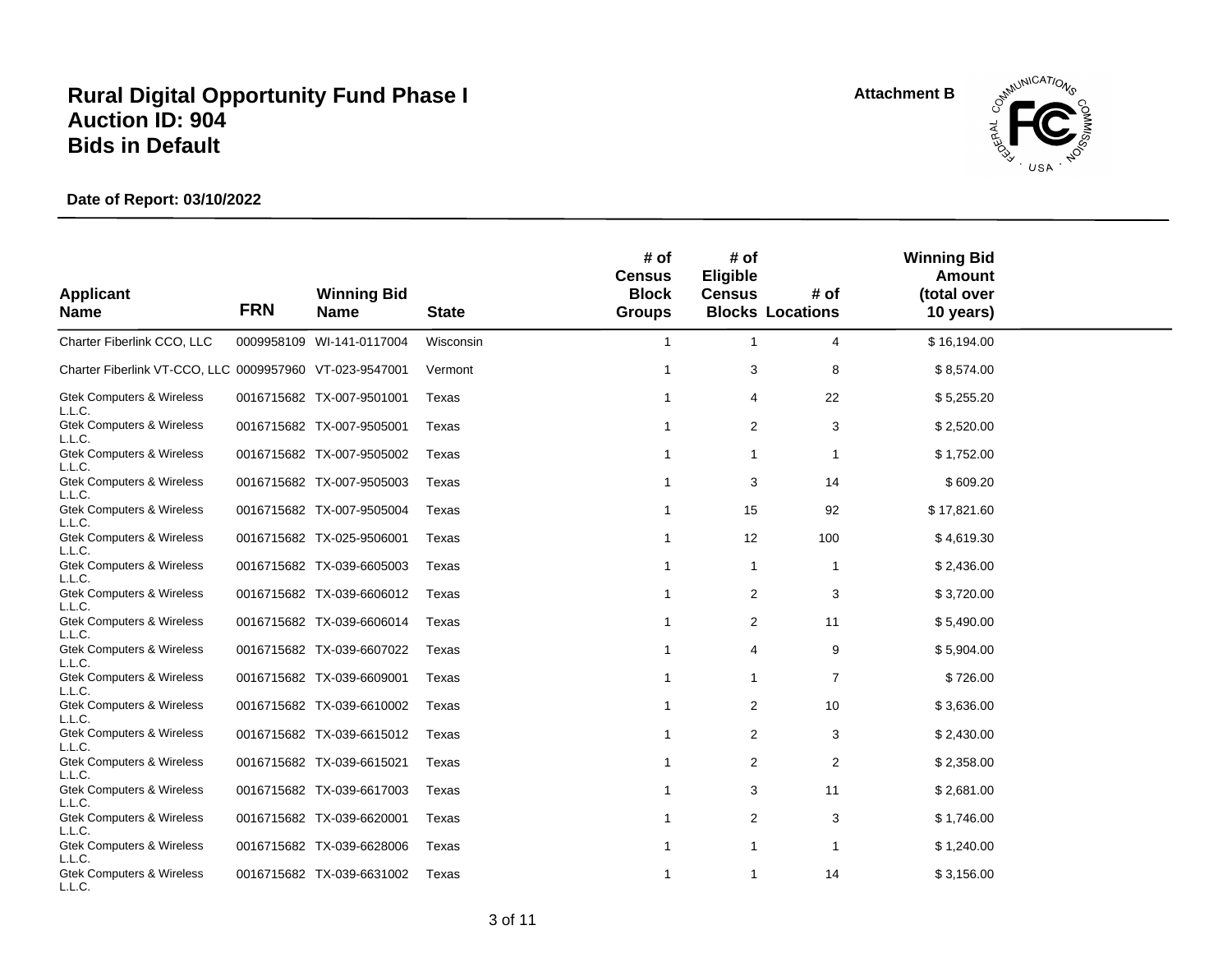**Attachment B**



| <b>Applicant</b><br><b>Name</b>                | <b>FRN</b> | <b>Winning Bid</b><br><b>Name</b> | <b>State</b> | # of<br><b>Census</b><br><b>Block</b><br><b>Groups</b> | # of<br>Eligible<br><b>Census</b> | # of<br><b>Blocks Locations</b> | <b>Winning Bid</b><br><b>Amount</b><br>(total over<br>10 years) |  |
|------------------------------------------------|------------|-----------------------------------|--------------|--------------------------------------------------------|-----------------------------------|---------------------------------|-----------------------------------------------------------------|--|
| <b>Gtek Computers &amp; Wireless</b><br>L.L.C. |            | 0016715682 TX-039-6632002         | Texas        | $\overline{1}$                                         | $\mathbf{1}$                      | 2                               | \$18.00                                                         |  |
| <b>Gtek Computers &amp; Wireless</b><br>L.L.C. |            | 0016715682 TX-039-6637002         | Texas        | $\overline{1}$                                         | $\mathbf{1}$                      | 1                               | \$816.00                                                        |  |
| <b>Gtek Computers &amp; Wireless</b><br>L.L.C. |            | 0016715682 TX-039-6641002         | Texas        | 1                                                      | 1                                 | 1                               | \$1,842.00                                                      |  |
| <b>Gtek Computers &amp; Wireless</b><br>L.L.C. |            | 0016715682 TX-039-6643001         | Texas        | -1                                                     | 1                                 | 5                               | \$840.00                                                        |  |
| <b>Gtek Computers &amp; Wireless</b><br>L.L.C. |            | 0016715682 TX-039-6643003         | Texas        | 1                                                      | 1                                 | 2                               | \$6,240.00                                                      |  |
| <b>Gtek Computers &amp; Wireless</b><br>L.L.C. |            | 0016715682 TX-039-6643005         | Texas        | -1                                                     | $\mathbf{1}$                      | $\overline{2}$                  | \$4,824.00                                                      |  |
| <b>Gtek Computers &amp; Wireless</b><br>L.L.C. |            | 0016715682 TX-039-6644001         | Texas        | -1                                                     | $\mathbf{1}$                      | 2                               | \$918.00                                                        |  |
| <b>Gtek Computers &amp; Wireless</b><br>L.L.C. |            | 0016715682 TX-039-6644003         | Texas        | -1                                                     | 1                                 | 1                               | \$54.00                                                         |  |
| <b>Gtek Computers &amp; Wireless</b><br>L.L.C. |            | 0016715682 TX-039-6645015         | Texas        | -1                                                     | 2                                 | 4                               | \$3,732.00                                                      |  |
| <b>Gtek Computers &amp; Wireless</b><br>L.L.C. |            | 0016715682 TX-057-0001001         | Texas        | -1                                                     | $\overline{2}$                    | 9                               | \$4,935.00                                                      |  |
| <b>Gtek Computers &amp; Wireless</b><br>L.L.C. |            | 0016715682 TX-057-0001002         | Texas        | -1                                                     | 1                                 | 26                              | \$72.00                                                         |  |
| <b>Gtek Computers &amp; Wireless</b><br>L.L.C. |            | 0016715682 TX-175-9602003         | Texas        | -1                                                     | $\overline{2}$                    | 6                               | \$4,320.00                                                      |  |
| <b>Gtek Computers &amp; Wireless</b><br>L.L.C. |            | 0016715682 TX-273-0201001         | Texas        | $\overline{1}$                                         | 1                                 | 3                               | \$48,060.00                                                     |  |
| <b>Gtek Computers &amp; Wireless</b><br>L.L.C. |            | 0016715682 TX-321-7306003         | Texas        | -1                                                     | 1                                 | 2                               | \$2,286.00                                                      |  |
| <b>Gtek Computers &amp; Wireless</b><br>L.L.C. |            | 0016715682 TX-321-7306004         | Texas        | -1                                                     | $\overline{2}$                    | 2                               | \$1,080.00                                                      |  |
| <b>Gtek Computers &amp; Wireless</b><br>L.L.C. |            | 0016715682 TX-355-0008001         | Texas        | $\mathbf{1}$                                           | 4                                 | 10                              | \$594.50                                                        |  |
| <b>Gtek Computers &amp; Wireless</b><br>L.L.C. |            | 0016715682 TX-355-0008002         | Texas        | -1                                                     | 1                                 | 1                               | \$2,382.00                                                      |  |
| <b>Gtek Computers &amp; Wireless</b><br>L.L.C. |            | 0016715682 TX-355-0017021         | Texas        | -1                                                     | $\mathbf{1}$                      | 1                               | \$966.00                                                        |  |
| <b>Gtek Computers &amp; Wireless</b><br>L.L.C. |            | 0016715682 TX-355-0029001         | Texas        | -1                                                     | $\overline{2}$                    | 5                               | \$509.70                                                        |  |
| <b>Gtek Computers &amp; Wireless</b><br>L.L.C. |            | 0016715682 TX-355-0035002         | Texas        | -1                                                     | 1                                 | 1                               | \$7,782.00                                                      |  |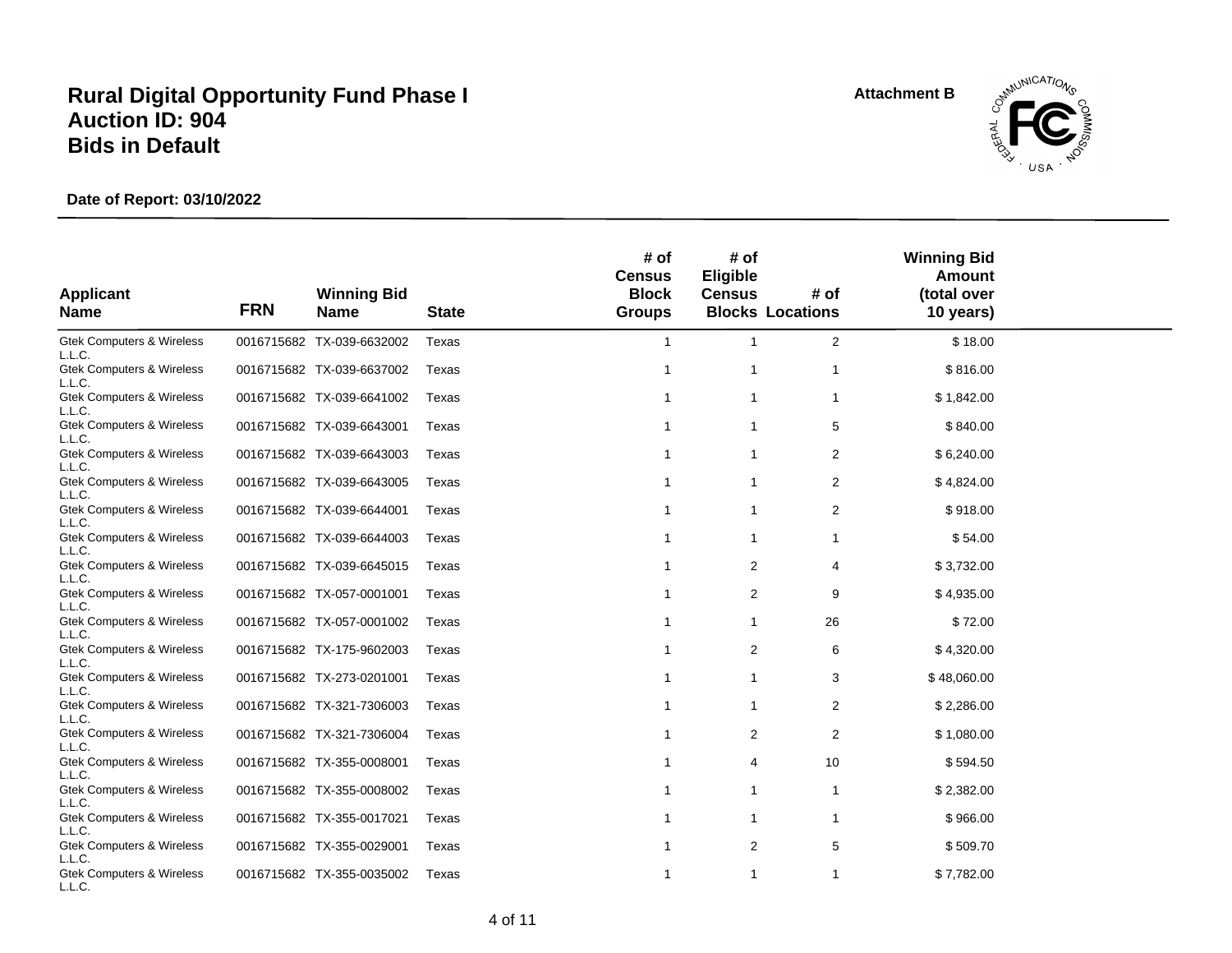**Attachment B**



| <b>Applicant</b><br><b>Name</b>                | <b>FRN</b> | <b>Winning Bid</b><br><b>Name</b> | <b>State</b> | # of<br><b>Census</b><br><b>Block</b><br><b>Groups</b> | # of<br>Eligible<br><b>Census</b> | # of<br><b>Blocks Locations</b> | <b>Winning Bid</b><br>Amount<br>(total over<br>10 years) |  |
|------------------------------------------------|------------|-----------------------------------|--------------|--------------------------------------------------------|-----------------------------------|---------------------------------|----------------------------------------------------------|--|
| <b>Gtek Computers &amp; Wireless</b><br>L.L.C. |            | 0016715682 TX-355-0054061         | Texas        | $\overline{1}$                                         | $\overline{7}$                    | 13                              | \$2,266.80                                               |  |
| <b>Gtek Computers &amp; Wireless</b><br>L.L.C. |            | 0016715682 TX-355-0054062         | Texas        | -1                                                     | 47                                | 280                             | \$27,266.70                                              |  |
| <b>Gtek Computers &amp; Wireless</b><br>L.L.C. |            | 0016715682 TX-355-0060002         | Texas        | -1                                                     | 20                                | 136                             | \$10,430.00                                              |  |
| <b>Gtek Computers &amp; Wireless</b><br>L.L.C. |            | 0016715682 TX-355-0062001         | Texas        | -1                                                     | 6                                 | 19                              | \$3,466.30                                               |  |
| <b>Gtek Computers &amp; Wireless</b><br>L.L.C. |            | 0016715682 TX-355-0063001         | Texas        | -1                                                     | $\overline{7}$                    | 21                              | \$436.00                                                 |  |
| <b>Gtek Computers &amp; Wireless</b><br>L.L.C. |            | 0016715682 TX-355-0064002         | Texas        | $\overline{1}$                                         | $\mathbf{1}$                      | 13                              | \$680.60                                                 |  |
| <b>Gtek Computers &amp; Wireless</b><br>L.L.C. |            | 0016715682 TX-355-9800001         | Texas        | -1                                                     | 2                                 | $\overline{7}$                  | \$831.70                                                 |  |
| <b>Gtek Computers &amp; Wireless</b><br>L.L.C. |            | 0016715682 TX-391-9504001         | Texas        | -1                                                     | 61                                | 357                             | \$27,157.20                                              |  |
| <b>Gtek Computers &amp; Wireless</b><br>L.L.C. |            | 0016715682 TX-409-0102012         | Texas        | $\mathbf{1}$                                           | 5                                 | 9                               | \$11,622.00                                              |  |
| <b>Gtek Computers &amp; Wireless</b><br>L.L.C. |            | 0016715682 TX-409-0102013         | Texas        | -1                                                     | 5                                 | 6                               | \$5,070.00                                               |  |
| <b>Gtek Computers &amp; Wireless</b><br>L.L.C. |            | 0016715682 TX-409-0102021         | Texas        | $\mathbf{1}$                                           | 1                                 | 1                               | \$1,206.00                                               |  |
| <b>Gtek Computers &amp; Wireless</b><br>L.L.C. |            | 0016715682 TX-409-0103013         | Texas        | $\overline{1}$                                         | $\mathbf{1}$                      | 2                               | \$412.80                                                 |  |
| <b>Gtek Computers &amp; Wireless</b><br>L.L.C. |            | 0016715682 TX-409-0103021         | Texas        | -1                                                     | 3                                 | 6                               | \$10,758.00                                              |  |
| <b>Gtek Computers &amp; Wireless</b><br>L.L.C. |            | 0016715682 TX-409-0107001         | Texas        |                                                        | 8                                 | 32                              | \$2,433.20                                               |  |
| <b>Gtek Computers &amp; Wireless</b><br>L.L.C. |            | 0016715682 TX-409-0107002         | Texas        | -1                                                     | 1                                 | 1                               | \$498.00                                                 |  |
| <b>Gtek Computers &amp; Wireless</b><br>L.L.C. |            | 0016715682 TX-469-0004001         | Texas        | -1                                                     | 1                                 | 3                               | \$4,716.00                                               |  |
| <b>Gtek Computers &amp; Wireless</b><br>L.L.C. |            | 0016715682 TX-469-0007002         | Texas        | -1                                                     | $\mathbf 1$                       | 2                               | \$84.00                                                  |  |
| <b>Gtek Computers &amp; Wireless</b><br>L.L.C. |            | 0016715682 TX-469-0014001         | Texas        | -1                                                     | 10                                | 100                             | \$4,534.10                                               |  |
| <b>Gtek Computers &amp; Wireless</b><br>L.L.C. |            | 0016715682 TX-469-0015011         | Texas        | -1                                                     | 20                                | 230                             | \$21,864.90                                              |  |
| <b>Gtek Computers &amp; Wireless</b><br>L.L.C. |            | 0016715682 TX-469-0015012         | Texas        | $\overline{1}$                                         | $\overline{7}$                    | 24                              | \$2,896.20                                               |  |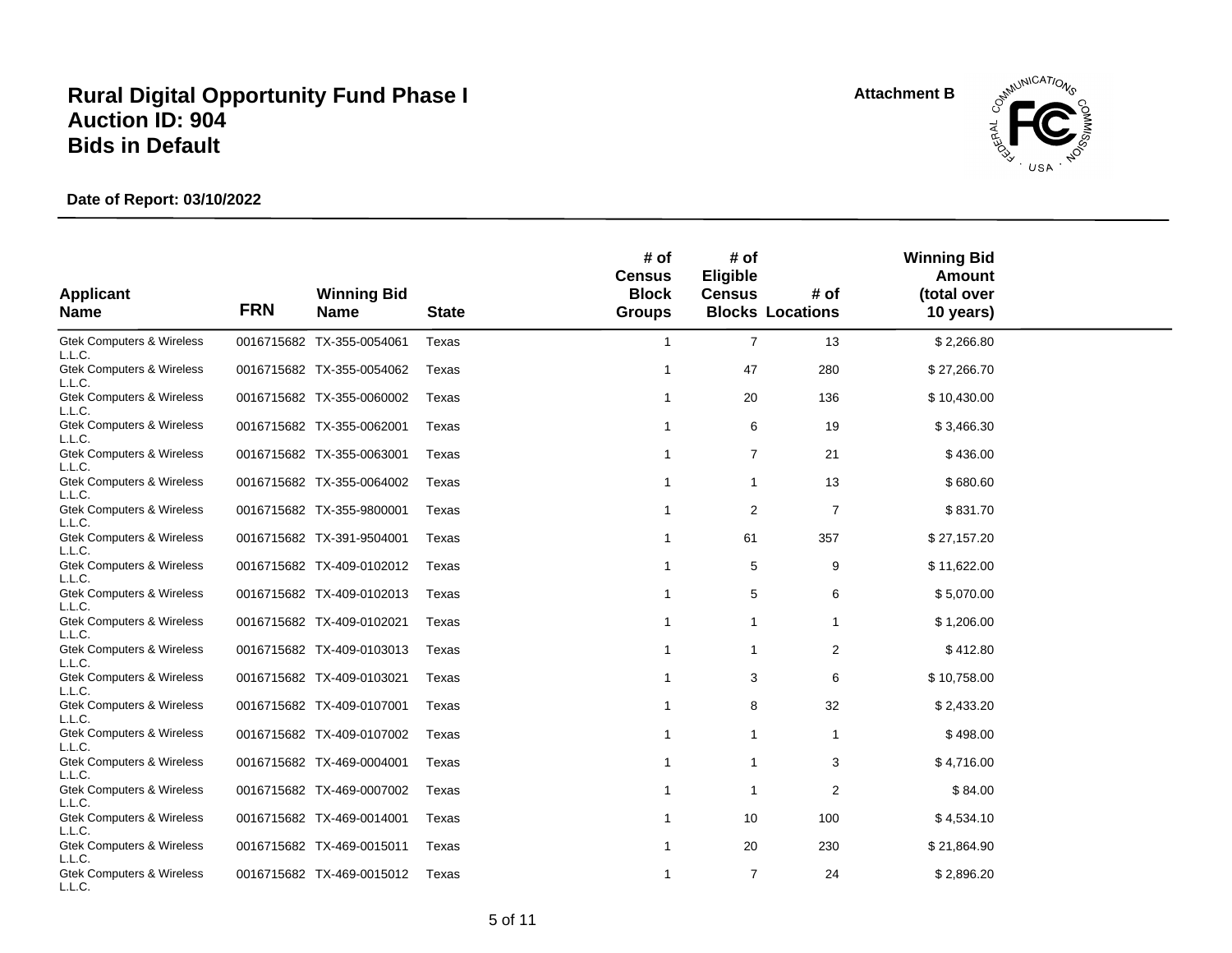**Attachment B**



| <b>Applicant</b><br><b>Name</b>                                                        | <b>FRN</b> | <b>Winning Bid</b><br><b>Name</b>                      | <b>State</b>             | # of<br><b>Census</b><br><b>Block</b><br><b>Groups</b> | # of<br>Eligible<br><b>Census</b> | # of<br><b>Blocks Locations</b> | <b>Winning Bid</b><br>Amount<br>(total over<br>10 years) |  |
|----------------------------------------------------------------------------------------|------------|--------------------------------------------------------|--------------------------|--------------------------------------------------------|-----------------------------------|---------------------------------|----------------------------------------------------------|--|
| <b>Gtek Computers &amp; Wireless</b>                                                   |            | 0016715682 TX-469-0015013                              | Texas                    | $\overline{1}$                                         | 2                                 | 9                               | \$2,180.00                                               |  |
| L.L.C.<br><b>Gtek Computers &amp; Wireless</b><br>L.L.C.                               |            | 0016715682 TX-481-7404005                              | Texas                    | -1                                                     | $\overline{2}$                    | 2                               | \$2,832.00                                               |  |
| <b>Gtek Computers &amp; Wireless</b><br>L.L.C.                                         |            | 0016715682 TX-481-7405002                              | Texas                    |                                                        | 2                                 | 4                               | \$3,174.00                                               |  |
| <b>Gtek Computers &amp; Wireless</b><br>L.L.C.                                         |            | 0016715682 TX-481-7410003                              | Texas                    | -1                                                     | $\mathbf{1}$                      | -1                              | \$144.00                                                 |  |
| Time Warner Cable Information<br>Services (California                                  |            | 0011752953 CA-073-0065003                              | California               | -1                                                     | $\overline{7}$                    | 58                              | \$6,632.10                                               |  |
| Time Warner Cable Information<br>Services (California                                  |            | 0011752953 CA-073-0154044                              | California               | -1                                                     | 4                                 | 75                              | \$17,155.00                                              |  |
| Time Warner Cable Information<br>Services (California                                  |            | 0011752953 CA-073-0157012                              | California               | -1                                                     | $\mathbf{1}$                      | 11                              | \$1,038.00                                               |  |
| Time Warner Cable Information<br>Services (California                                  |            | 0011752953 CA-073-0194053                              | California               | -1                                                     | 2                                 | 6                               | \$2,124.00                                               |  |
| Time Warner Cable Information<br>Services (California                                  |            | 0011752953 CA-073-0200241                              | California               | -1                                                     | -1                                | 39                              | \$4,200.00                                               |  |
| Time Warner Cable Information<br>Services (California<br>Time Warner Cable Information |            | 0011752953 CA-073-0203072                              | California<br>California | -1<br>-1                                               | 13                                | 144<br>45                       | \$83,915.00<br>\$9,726.00                                |  |
| Services (California<br>Time Warner Cable Information                                  |            | 0011752953 CA-073-0203083<br>0011752953 CA-111-0047042 | California               |                                                        | 3<br>$\overline{2}$               | 20                              | \$199.40                                                 |  |
| Services (California<br>Time Warner Cable Information                                  |            | 0012538229 IN-035-0012001                              | Indiana                  |                                                        | $\mathbf{1}$                      | $\overline{1}$                  | \$180.00                                                 |  |
| Services (Indiana),<br>Time Warner Cable Information                                   |            | 0012538229 IN-063-2101022                              | Indiana                  |                                                        | 3                                 | $\overline{7}$                  | \$798.00                                                 |  |
| Services (Indiana),<br>Time Warner Cable Information                                   |            | 0012538229 IN-063-2106063                              | Indiana                  |                                                        | 4                                 | 5                               | \$10,226.00                                              |  |
| Services (Indiana),<br>Time Warner Cable Information                                   |            | 0012538229 IN-097-3101042                              | Indiana                  | -1                                                     | $\overline{7}$                    | 58                              | \$13,426.00                                              |  |
| Services (Indiana),<br>Time Warner Cable Information                                   |            | 0012538229 IN-097-3102033                              | Indiana                  |                                                        | 6                                 | 61                              | \$12,176.00                                              |  |
| Services (Indiana),<br>Time Warner Cable Information                                   |            | 0012538229 IN-097-3203044                              | Indiana                  | -1                                                     | 2                                 | 11                              | \$2,622.00                                               |  |
| Services (Indiana),<br>Time Warner Cable Information<br>Services (Indiana),            |            | 0012538229 IN-097-3301052                              | Indiana                  | -1                                                     | 3                                 | 17                              | \$6,828.00                                               |  |
| Time Warner Cable Information<br>Services (Indiana),                                   |            | 0012538229 IN-097-3409021                              | Indiana                  | $\overline{1}$                                         | 1                                 |                                 | \$744.00                                                 |  |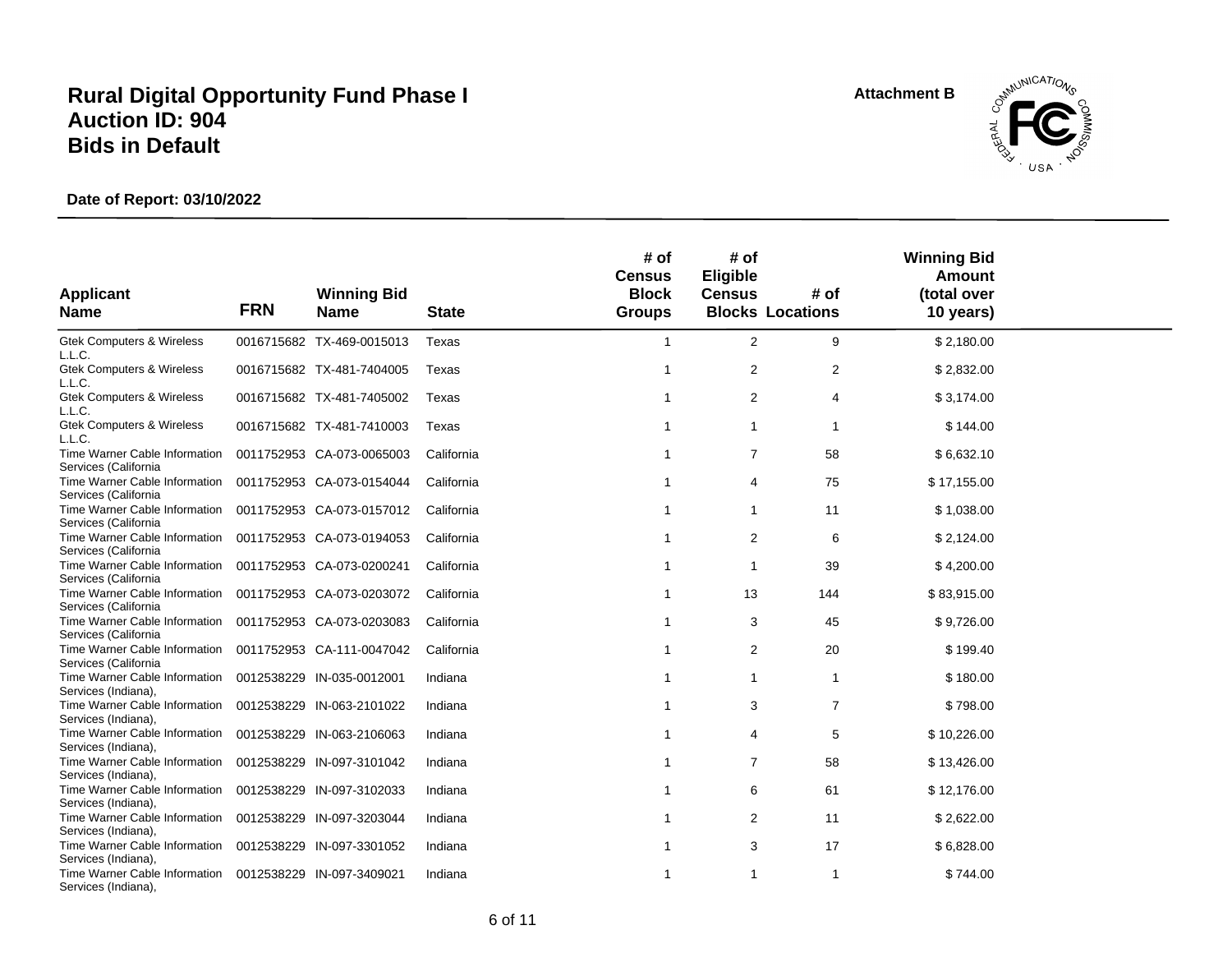**Attachment B**



|                                                                                        |            |                                                        |                                  | # of<br><b>Census</b>         | # of<br>Eligible    |                                 | <b>Winning Bid</b><br><b>Amount</b> |
|----------------------------------------------------------------------------------------|------------|--------------------------------------------------------|----------------------------------|-------------------------------|---------------------|---------------------------------|-------------------------------------|
| <b>Applicant</b><br><b>Name</b>                                                        | <b>FRN</b> | <b>Winning Bid</b><br><b>Name</b>                      | <b>State</b>                     | <b>Block</b><br><b>Groups</b> | <b>Census</b>       | # of<br><b>Blocks Locations</b> | (total over<br>10 years)            |
| Time Warner Cable Information<br>Services (Indiana),                                   |            | 0012538229 IN-097-3410001                              | Indiana                          | $\overline{1}$                | 3                   | 3                               | \$2,714.00                          |
| Time Warner Cable Information<br>Services (Indiana),                                   |            | 0012538229 IN-097-3426001                              | Indiana                          | -1                            | $\mathbf{1}$        |                                 | \$1,254.00                          |
| Time Warner Cable Information<br>Services (Indiana),                                   |            | 0012538229 IN-097-3562002                              | Indiana                          |                               | 3                   | 26                              | \$6,522.00                          |
| Time Warner Cable Information<br>Services (Indiana),                                   |            | 0012538229 IN-097-3601011                              | Indiana                          |                               | 1                   | 3                               | \$944.00                            |
| Time Warner Cable Information<br>Services (Indiana),                                   |            | 0012538229 IN-097-3608002                              | Indiana                          | -1                            | $\overline{2}$      | 3                               | \$144.00                            |
| Time Warner Cable Information<br>Services (Indiana),                                   |            | 0012538229 IN-135-9517001                              | Indiana                          | -1                            | $\overline{7}$      | 26                              | \$25,494.00                         |
| Time Warner Cable Information<br>Services (Kentucky),                                  |            | 0014766604 KY-081-9203002                              | Kentucky                         |                               | 4                   | 12                              | \$10,650.00                         |
| Time Warner Cable Information<br>Services (New Hampsh                                  |            | 0012220422 NH-005-9714013                              | New Hampshire                    |                               | 3                   | 5                               | \$19,314.00                         |
| Time Warner Cable Information<br>Services (New Hampsh)                                 |            | 0012220422 NH-007-9503002                              | New Hampshire                    |                               | 44                  | 442                             | \$1,118,898.00                      |
| Time Warner Cable Information<br>Services (North Caro<br>Time Warner Cable Information |            | 0010669430 NC-031-9701011<br>0010669430 NC-047-9312003 | North Carolina<br>North Carolina |                               | $\overline{2}$<br>1 | 20                              | \$21,162.00                         |
| Services (North Caro<br>Time Warner Cable Information                                  |            | 0010669430 NC-089-9302001                              | North Carolina                   |                               | $\overline{2}$      | 65                              | \$16,020.00<br>\$17,430.00          |
| Services (North Caro<br>Time Warner Cable Information                                  |            | 0010669430 NC-089-9302003                              | North Carolina                   |                               | 5                   | 60                              | \$236,628.00                        |
| Services (North Caro<br>Time Warner Cable Information                                  |            | 0010669430 NC-089-9302004                              | North Carolina                   |                               | 9                   | 205                             | \$139,686.00                        |
| Services (North Caro<br>Time Warner Cable Information                                  |            | 0010669430 NC-089-9304023                              | North Carolina                   |                               | 4                   | 36                              | \$28,896.00                         |
| Services (North Caro<br>Time Warner Cable Information                                  |            | 0010669430 NC-191-0011022                              | North Carolina                   | 1                             | 1                   | 1                               | \$4,008.00                          |
| Services (North Caro<br>Time Warner Cable Information                                  |            | 0011753092 OH-029-9521002                              | Ohio                             |                               | 9                   | 22                              | \$3,859.10                          |
| Services (Ohio), LLC<br>Time Warner Cable Information                                  |            | 0011753092 OH-029-9524001                              | Ohio                             | -1                            | 5                   | 30                              | \$1,353.90                          |
| Services (Ohio), LLC<br>Time Warner Cable Information                                  |            | 0011753092 OH-059-9779001                              | Ohio                             | -1                            | 13                  | 81                              | \$69,804.00                         |
| Services (Ohio), LLC<br>Time Warner Cable Information<br>Services (Ohio), LLC          |            | 0011753092 OH-059-9779003                              | Ohio                             | -1                            | 5                   | 26                              | \$2,182.70                          |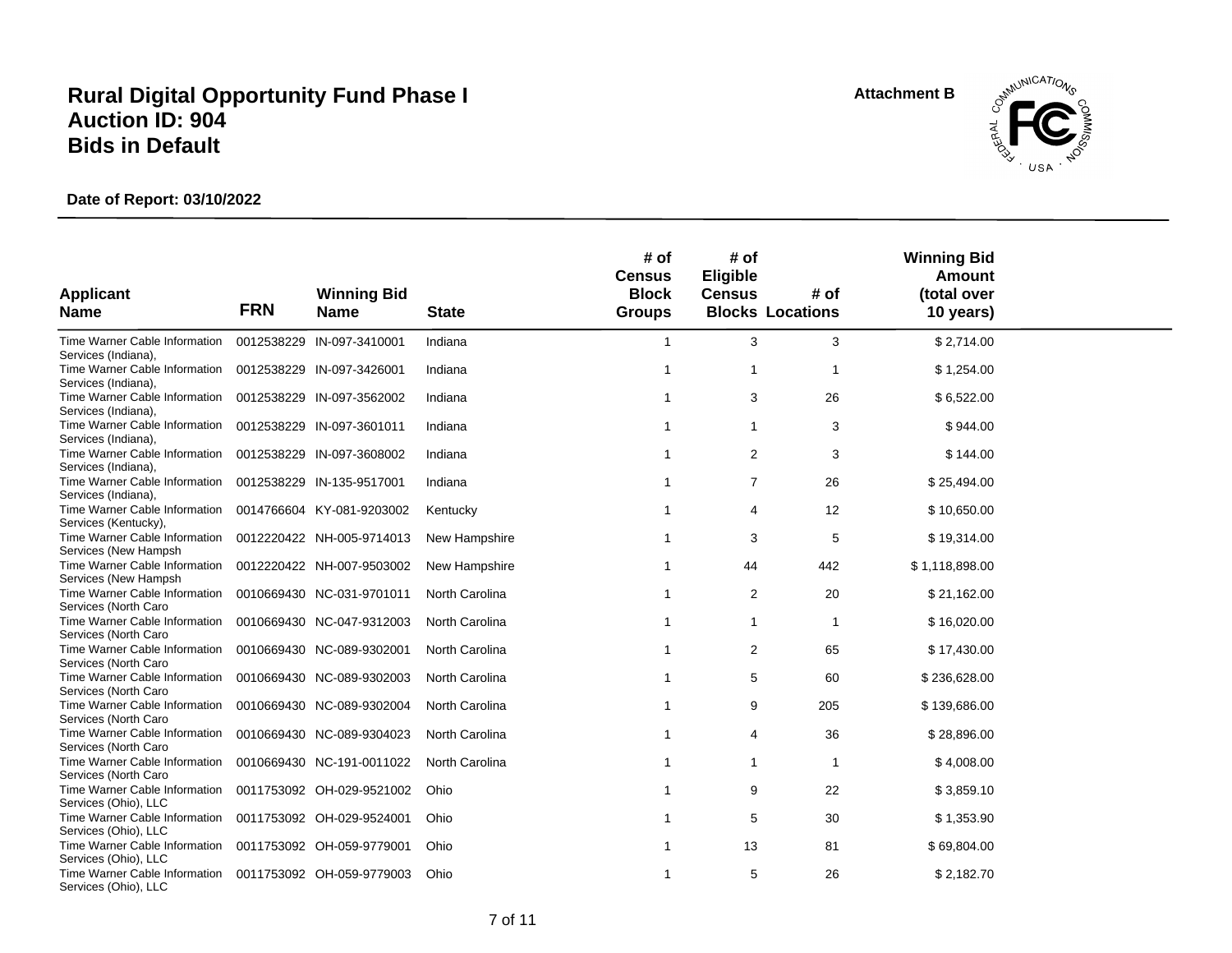**Attachment B**



|                                                       |            |                                   |                | # of<br><b>Census</b>         | # of<br>Eligible |                                 | <b>Winning Bid</b><br><b>Amount</b> |
|-------------------------------------------------------|------------|-----------------------------------|----------------|-------------------------------|------------------|---------------------------------|-------------------------------------|
| <b>Applicant</b><br><b>Name</b>                       | <b>FRN</b> | <b>Winning Bid</b><br><b>Name</b> | <b>State</b>   | <b>Block</b><br><b>Groups</b> | <b>Census</b>    | # of<br><b>Blocks Locations</b> | (total over<br>10 years)            |
|                                                       |            |                                   |                |                               |                  |                                 |                                     |
| Time Warner Cable Information<br>Services (Ohio), LLC |            | 0011753092 OH-059-9779004         | Ohio           | $\overline{1}$                | 16               | 74                              | \$58,050.00                         |
| Time Warner Cable Information<br>Services (Ohio), LLC |            | 0011753092 OH-087-0510011         | Ohio           | -1                            | $\overline{7}$   | 31                              | \$211.50                            |
| Time Warner Cable Information<br>Services (Ohio), LLC |            | 0011753092 OH-087-0510012         | Ohio           |                               | 5                | 46                              | \$557.10                            |
| Time Warner Cable Information<br>Services (Ohio), LLC |            | 0011753092 OH-087-0510023         | Ohio           | -1                            | 9                | 43                              | \$460.20                            |
| Time Warner Cable Information<br>Services (Ohio), LLC |            | 0011753092 OH-087-0511005         | Ohio           | -1                            | 4                | 23                              | \$2,601.00                          |
| Time Warner Cable Information<br>Services (Ohio), LLC |            | 0011753092 OH-087-0514022         | Ohio           |                               | 3                | 10                              | \$3,522.00                          |
| Time Warner Cable Information<br>Services (Ohio), LLC |            | 0011753092 OH-099-8103001         | Ohio           | $\overline{1}$                | 4                | 29                              | \$166.30                            |
| Time Warner Cable Information<br>Services (Pennsylvan |            | 0013182803 PA-117-9503001         | Pennsylvania   |                               | 59               | 584                             | \$168,960.00                        |
| Time Warner Cable Information<br>Services (Pennsylvan |            | 0013182803 PA-117-9503002         | Pennsylvania   |                               | 14               | 328                             | \$104,886.00                        |
| Time Warner Cable Information<br>Services (Pennsylvan |            | 0013182803 PA-117-9503003         | Pennsylvania   |                               | 24               | 637                             | \$259,362.00                        |
| Time Warner Cable Information<br>Services (Pennsylvan |            | 0013182803 PA-117-9503004         | Pennsylvania   |                               | $\overline{7}$   | 72                              | \$36,736.00                         |
| Time Warner Cable Information<br>Services (Pennsylvan |            | 0013182803 PA-117-9504003         | Pennsylvania   |                               | 4                | 62                              | \$249,594.00                        |
| Time Warner Cable Information<br>Services (Pennsylvan |            | 0013182803 PA-117-9504004         | Pennsylvania   |                               | 49               | 405                             | \$201,132.80                        |
| Time Warner Cable Information<br>Services (South Caro |            | 0011010055 SC-001-9504002         | South Carolina | -1                            | $\overline{2}$   | 3                               | \$33,828.00                         |
| Time Warner Cable Information<br>Services (South Caro |            | 0011010055 SC-001-9506002         | South Carolina |                               | $\overline{c}$   | 4                               | \$2,263.50                          |
| Time Warner Cable Information<br>Services (South Caro |            | 0011010055 SC-001-9506003         | South Carolina | -1                            | 3                | 20                              | \$7,140.00                          |
| Time Warner Cable Information<br>Services (South Caro |            | 0011010055 SC-003-0204003         | South Carolina |                               | 9                | 49                              | \$63,216.00                         |
| Time Warner Cable Information<br>Services (South Caro |            | 0011010055 SC-003-0206011         | South Carolina | -1                            | 6                | 50                              | \$69,444.00                         |
| Time Warner Cable Information<br>Services (South Caro |            | 0011010055 SC-003-0206022         | South Carolina |                               | $\overline{c}$   | 35                              | \$2,592.00                          |
| Time Warner Cable Information<br>Services (South Caro |            | 0011010055 SC-003-0210013         | South Carolina | -1                            | 8                | 166                             | \$45,324.00                         |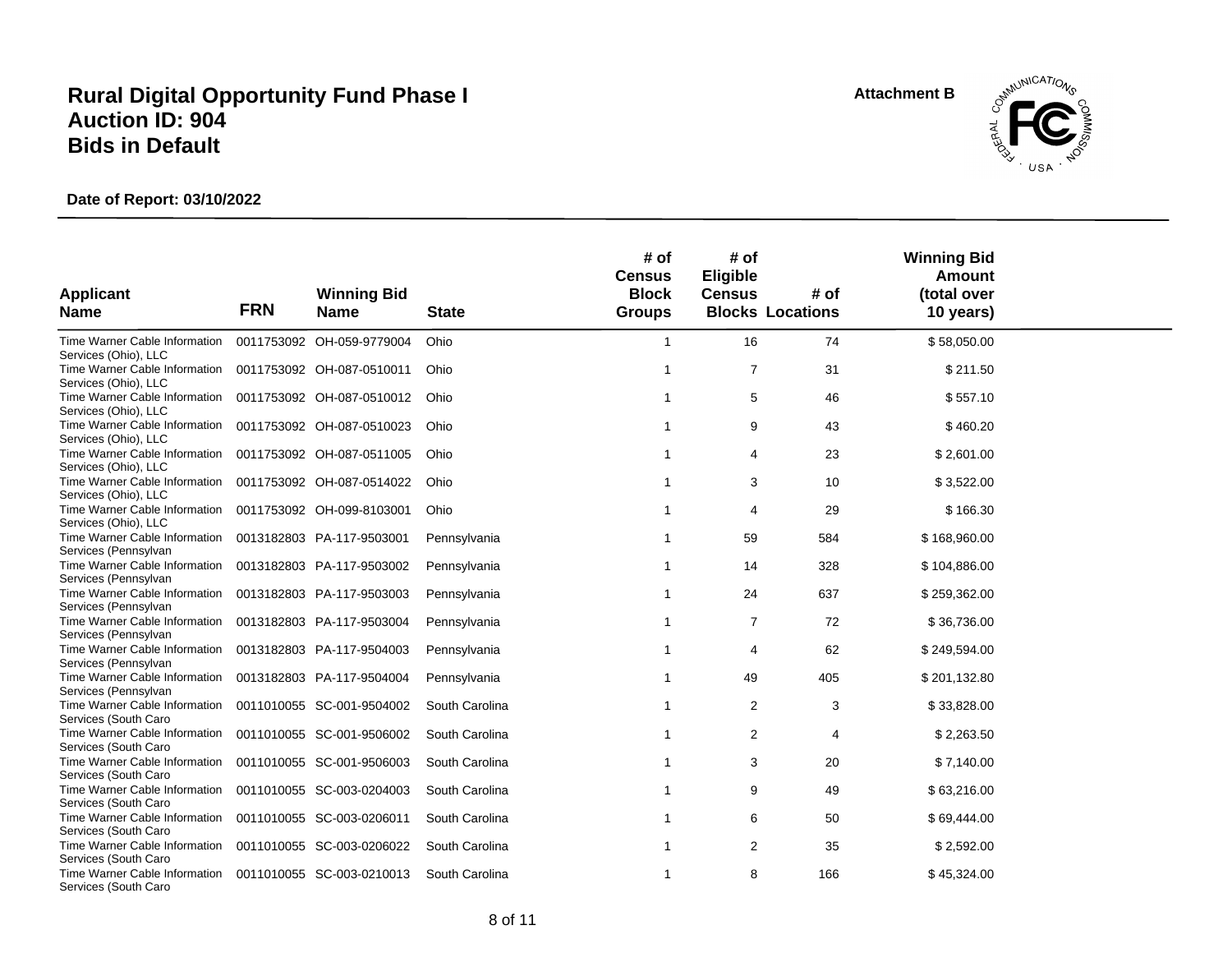**Attachment B**



|                                                       |            |                                   |                | # of<br><b>Census</b>         | # of<br>Eligible |                                 | <b>Winning Bid</b><br><b>Amount</b> |  |
|-------------------------------------------------------|------------|-----------------------------------|----------------|-------------------------------|------------------|---------------------------------|-------------------------------------|--|
| <b>Applicant</b><br><b>Name</b>                       | <b>FRN</b> | <b>Winning Bid</b><br><b>Name</b> | <b>State</b>   | <b>Block</b><br><b>Groups</b> | <b>Census</b>    | # of<br><b>Blocks Locations</b> | (total over<br>10 years)            |  |
| Time Warner Cable Information<br>Services (South Caro |            | 0011010055 SC-003-0210014         | South Carolina | -1                            | 11               | 80                              | \$9,478.00                          |  |
| Time Warner Cable Information<br>Services (South Caro |            | 0011010055 SC-003-0211011         | South Carolina | -1                            | 8                | 40                              | \$7,578.00                          |  |
| Time Warner Cable Information<br>Services (South Caro |            | 0011010055 SC-003-0211012         | South Carolina |                               | 8                | 96                              | \$37,578.00                         |  |
| Time Warner Cable Information<br>Services (South Caro |            | 0011010055 SC-003-0211022         | South Carolina |                               | 3                | 10                              | \$10,278.00                         |  |
| Time Warner Cable Information<br>Services (South Caro |            | 0011010055 SC-003-0211023         | South Carolina |                               | 12               | 81                              | \$33,294.00                         |  |
| Time Warner Cable Information<br>Services (South Caro |            | 0011010055 SC-003-0213001         | South Carolina |                               | 3                | $\overline{7}$                  | \$6,534.00                          |  |
| Time Warner Cable Information<br>Services (South Caro |            | 0011010055 SC-025-9507001         | South Carolina | $\overline{1}$                | $\mathbf{1}$     | 5                               | \$2,991.20                          |  |
| Time Warner Cable Information<br>Services (South Caro |            | 0011010055 SC-025-9507003         | South Carolina |                               | $\overline{7}$   | 23                              | \$13,616.00                         |  |
| Time Warner Cable Information<br>Services (South Caro |            | 0011010055 SC-037-9705022         | South Carolina |                               | 2                | 3                               | \$1,206.00                          |  |
| Time Warner Cable Information<br>Services (South Caro |            | 0011010055 SC-047-9701011         | South Carolina |                               | $\overline{7}$   | 108                             | \$114,048.00                        |  |
| Time Warner Cable Information<br>Services (South Caro |            | 0011010055 SC-047-9702011         | South Carolina |                               | 3                | 42                              | \$26,094.00                         |  |
| Time Warner Cable Information<br>Services (South Caro |            | 0011010055 SC-047-9703011         | South Carolina |                               | 6                | 41                              | \$2,828.70                          |  |
| Time Warner Cable Information<br>Services (South Caro |            | 0011010055 SC-047-9704004         | South Carolina |                               | 3                | 13                              | \$2,106.90                          |  |
| Time Warner Cable Information<br>Services (South Caro |            | 0011010055 SC-047-9707021         | South Carolina |                               | 4                | 25                              | \$1,347.00                          |  |
| Time Warner Cable Information<br>Services (South Caro |            | 0011010055 SC-047-9708005         | South Carolina |                               | 9                | 23                              | \$44,904.00                         |  |
| Time Warner Cable Information<br>Services (South Caro |            | 0011010055 SC-049-9201001         | South Carolina | -1                            | 42               | 180                             | \$606,474.00                        |  |
| Time Warner Cable Information<br>Services (South Caro |            | 0011010055 SC-049-9204001         | South Carolina |                               | 60               | 461                             | \$761,851.80                        |  |
| Time Warner Cable Information<br>Services (South Caro |            | 0011010055 SC-049-9204003         | South Carolina | -1                            | 18               | 107                             | \$139,215.00                        |  |
| Time Warner Cable Information<br>Services (South Caro |            | 0011010055 SC-049-9204004         | South Carolina | -1                            | 37               | 202                             | \$536,996.00                        |  |
| Time Warner Cable Information<br>Services (South Caro |            | 0011010055 SC-049-9205001         | South Carolina | -1                            | 50               | 385                             | \$471,048.00                        |  |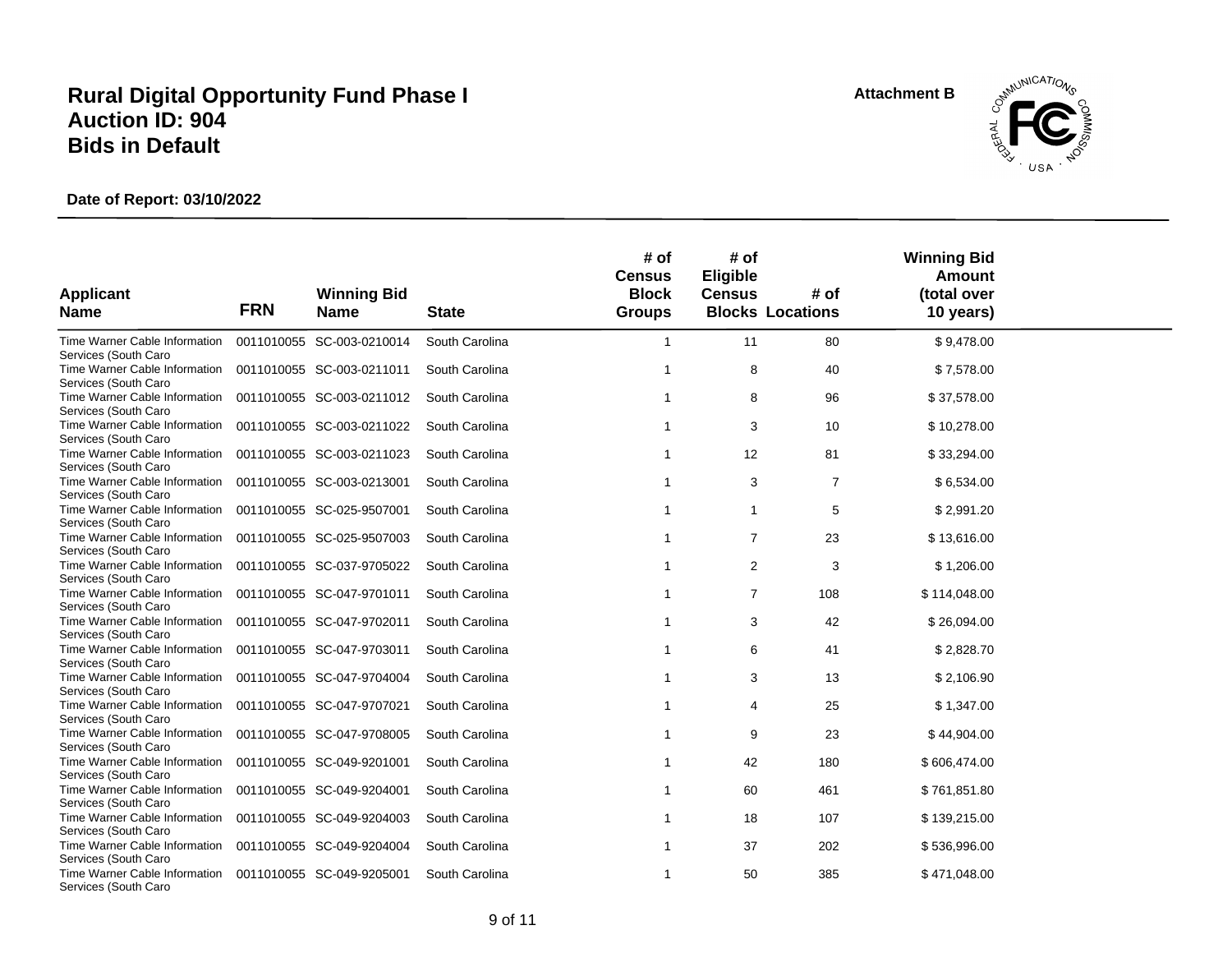**Attachment B**



| <b>Applicant</b>                                      |            | <b>Winning Bid</b>        |                | # of<br><b>Census</b><br><b>Block</b> | # of<br>Eligible<br><b>Census</b> | # of                    | <b>Winning Bid</b><br><b>Amount</b><br>(total over |  |
|-------------------------------------------------------|------------|---------------------------|----------------|---------------------------------------|-----------------------------------|-------------------------|----------------------------------------------------|--|
| <b>Name</b>                                           | <b>FRN</b> | <b>Name</b>               | <b>State</b>   | <b>Groups</b>                         |                                   | <b>Blocks Locations</b> | 10 years)                                          |  |
| Time Warner Cable Information<br>Services (South Caro |            | 0011010055 SC-049-9205002 | South Carolina | -1                                    | 52                                | 424                     | \$533,028.00                                       |  |
| Time Warner Cable Information<br>Services (South Caro |            | 0011010055 SC-069-9602004 | South Carolina | -1                                    | 3                                 | $\overline{7}$          | \$599.20                                           |  |
| Time Warner Cable Information<br>Services (South Caro |            | 0011010055 SC-071-9503004 | South Carolina |                                       | 32                                | 262                     | \$284,607.00                                       |  |
| Time Warner Cable Information<br>Services (South Caro |            | 0011010055 SC-073-0304012 | South Carolina | -1                                    | 5                                 | 10                      | \$8,544.00                                         |  |
| Time Warner Cable Information<br>Services (South Caro |            | 0011010055 SC-073-0304015 | South Carolina |                                       | 16                                | 66                      | \$38,820.00                                        |  |
| Time Warner Cable Information<br>Services (South Caro |            | 0011010055 SC-073-0304021 | South Carolina |                                       | 6                                 | 21                      | \$35,670.00                                        |  |
| Time Warner Cable Information<br>Services (South Caro |            | 0011010055 SC-073-0304022 | South Carolina |                                       | 5                                 | 23                      | \$29,178.00                                        |  |
| Time Warner Cable Information<br>Services (South Caro |            | 0011010055 SC-073-0305003 | South Carolina |                                       | 5                                 | 21                      | \$27,948.00                                        |  |
| Time Warner Cable Information<br>Services (South Caro |            | 0011010055 SC-075-0101001 | South Carolina |                                       | 6                                 | 42                      | \$1,407.50                                         |  |
| Time Warner Cable Information<br>Services (South Caro |            | 0011010055 SC-075-0101002 | South Carolina |                                       | 13                                | 84                      | \$109,530.00                                       |  |
| Time Warner Cable Information<br>Services (South Caro |            | 0011010055 SC-075-0101003 | South Carolina |                                       | 26                                | 193                     | \$11,931.00                                        |  |
| Time Warner Cable Information<br>Services (South Caro |            | 0011010055 SC-075-0101004 | South Carolina |                                       | 18                                | 186                     | \$303,594.00                                       |  |
| Time Warner Cable Information<br>Services (South Caro |            | 0011010055 SC-075-0102001 | South Carolina | -1                                    | 24                                | 321                     | \$398,544.00                                       |  |
| Time Warner Cable Information<br>Services (South Caro |            | 0011010055 SC-075-0102002 | South Carolina | -1                                    | 13                                | 276                     | \$17,238.00                                        |  |
| Time Warner Cable Information<br>Services (South Caro |            | 0011010055 SC-075-0102003 | South Carolina |                                       | 35                                | 432                     | \$380,421.00                                       |  |
| Time Warner Cable Information<br>Services (South Caro |            | 0011010055 SC-075-0102004 | South Carolina | -1                                    | 9                                 | 77                      | \$44,070.00                                        |  |
| Time Warner Cable Information<br>Services (South Caro |            | 0011010055 SC-075-0103001 | South Carolina |                                       | 28                                | 343                     | \$59,213.00                                        |  |
| Time Warner Cable Information<br>Services (South Caro |            | 0011010055 SC-075-0103002 | South Carolina | -1                                    | 15                                | 77                      | \$5,856.00                                         |  |
| Time Warner Cable Information<br>Services (South Caro |            | 0011010055 SC-075-0103003 | South Carolina | -1                                    | 20                                | 119                     | \$20,057.50                                        |  |
| Time Warner Cable Information<br>Services (South Caro |            | 0011010055 SC-075-0103004 | South Carolina | -1                                    | 13                                | 69                      | \$4,563.00                                         |  |